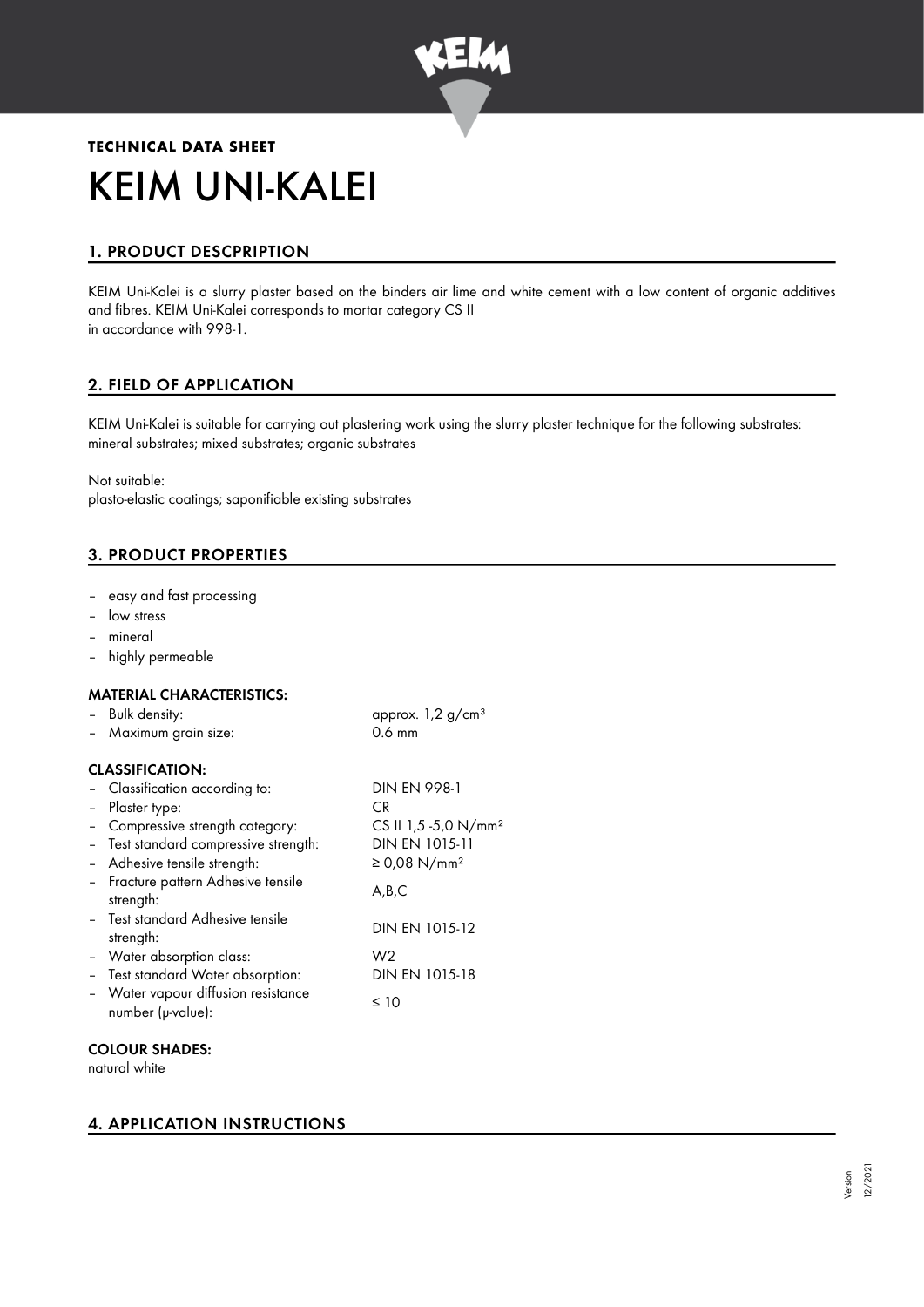#### SUBSTRATE PREPARATION:

The substrate must be strong, dry, clean, sound and free from adhesion-reducing residues and must not be too absorbent. In the case of highly absorbent substrates or very warm ambient conditions, prewetting must be carried out.

### APPLICATION CONDITIONS:

Ambient and substrate temperature ≥ 5 °C during application and drying. Do not apply in direct sunlight or on sun-heated substrates. Protect surfaces from direct sun, wind and rain during and after application.

#### PREPARATION OF MATERIAL / MIXING & CONVEYING:

KEIM Uni-Kalei mit ca. 6,4 - 7.5 l (Angabe pro Sack) sauberem Wasser mittels Rührquirl zu einer schlämmfähigen Konsistenz knollenfrei anmischen und kurz reifen lassen. Bereits angesteiftes Material keinesfalls mit Wasser wieder aufmischen.

### APPLICATION:

Apply the set mortar with a block brush in two coats. The set mortar can be finished with a damp brush.

Alternatively, the mortar can be applied with a trowel and then modelled with a block brush. For this purpose, the consistency of the fresh mortar must be chosen somewhat thicker. It is also possible to apply the mortar mechanically with the help of a plastering machine. In this case, the mortar is also treated and modelled with a block brush after it has been applied.

The drying time between the individual layers depends on the temperature and humidity. In practice, it is recommended to apply the second coat one day later.

## AFTERTREATMENT:

KEIM Uni-Kalei must be protected from drying out too quickly due to sun or wind, or kept moist if necessary.

#### SETTING TIME:

at least 1 day per mm render thickness (depending on temperature and relative humidity). When used as top coat render, allow to set for at least 5 days before coating. (If the standard rule of 1 day per mm results in longer setting times due to the layer thickness, the longer setting time must then be observed before painting).

#### CONSUMPTION:

#### approx. 1,2 kg/m² per mm

These material consumption values are guide values for smooth substrates. Exact consumption values must be determined by means of test areas.

#### CLEANING OF TOOLS:

Clean tools, machines and mixers immediatley after use with water. In hardened state only a mechanical removal is possible.

## 5. PACKAGING

| <b>Container content</b> | Unit of measure | Quantity on pallet | Type of container |
|--------------------------|-----------------|--------------------|-------------------|
|                          | κg              |                    | baq               |

## 6. STORAGE

| max. storage time | Storage conditions           |
|-------------------|------------------------------|
| 12 months         | drv<br>protect from moisture |

## 7. DISPOSAL

For disposal information refer to section 13 of the safety data sheet.